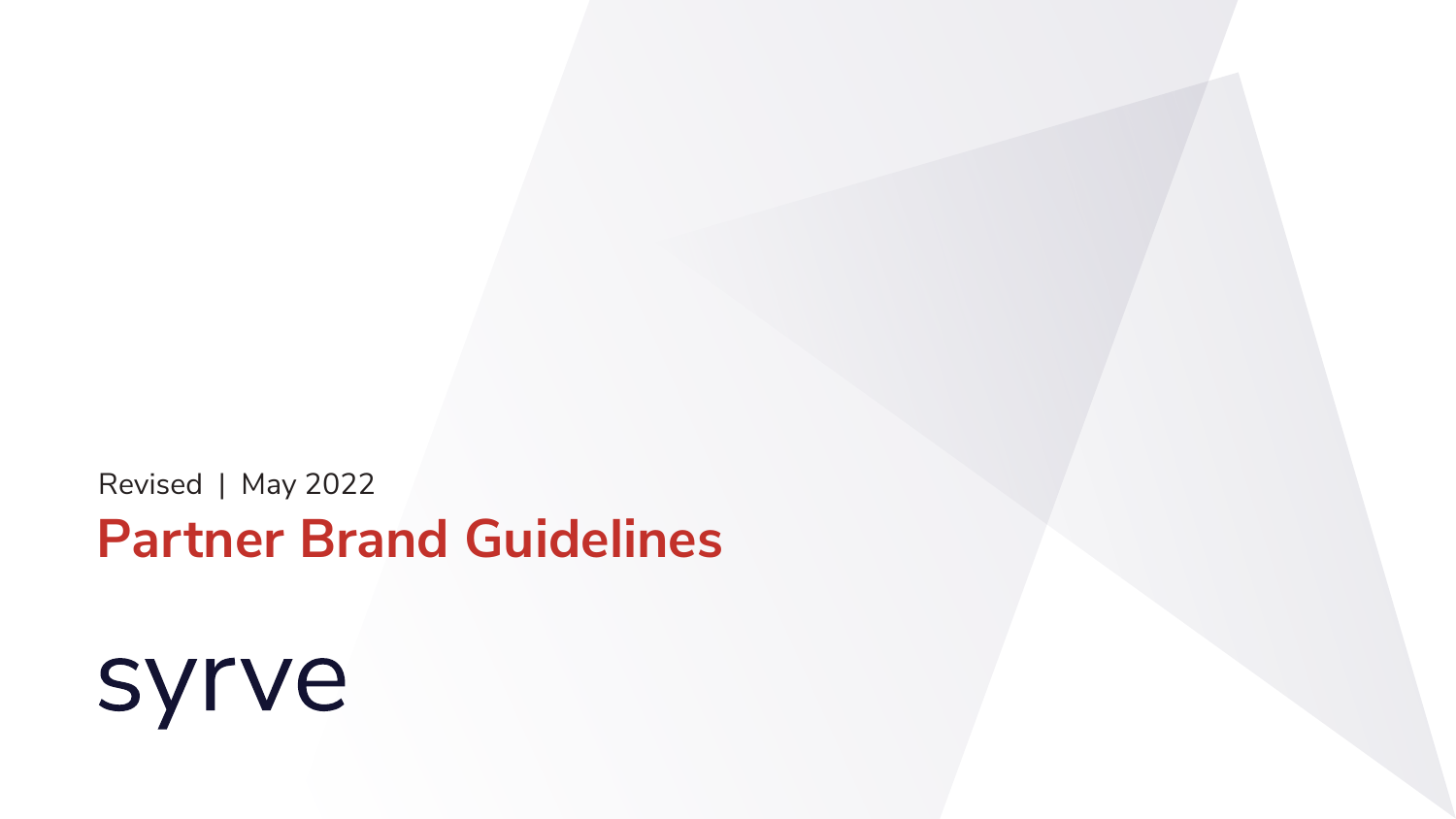# **Welcome to the Syrve partner brand guidelines.**

In these guidelines we will outline the building blocks of the Syrve branding including how to use the Syrve logo, the assets that form the brand, the typography and the general do's and dont's of the brand.

Please distribute these to your team and agencies to ensure your marketing materials are in line with Syrve branding policies.

If you have any questions not covered in these guidelines, please contact the Syrve marketing team.

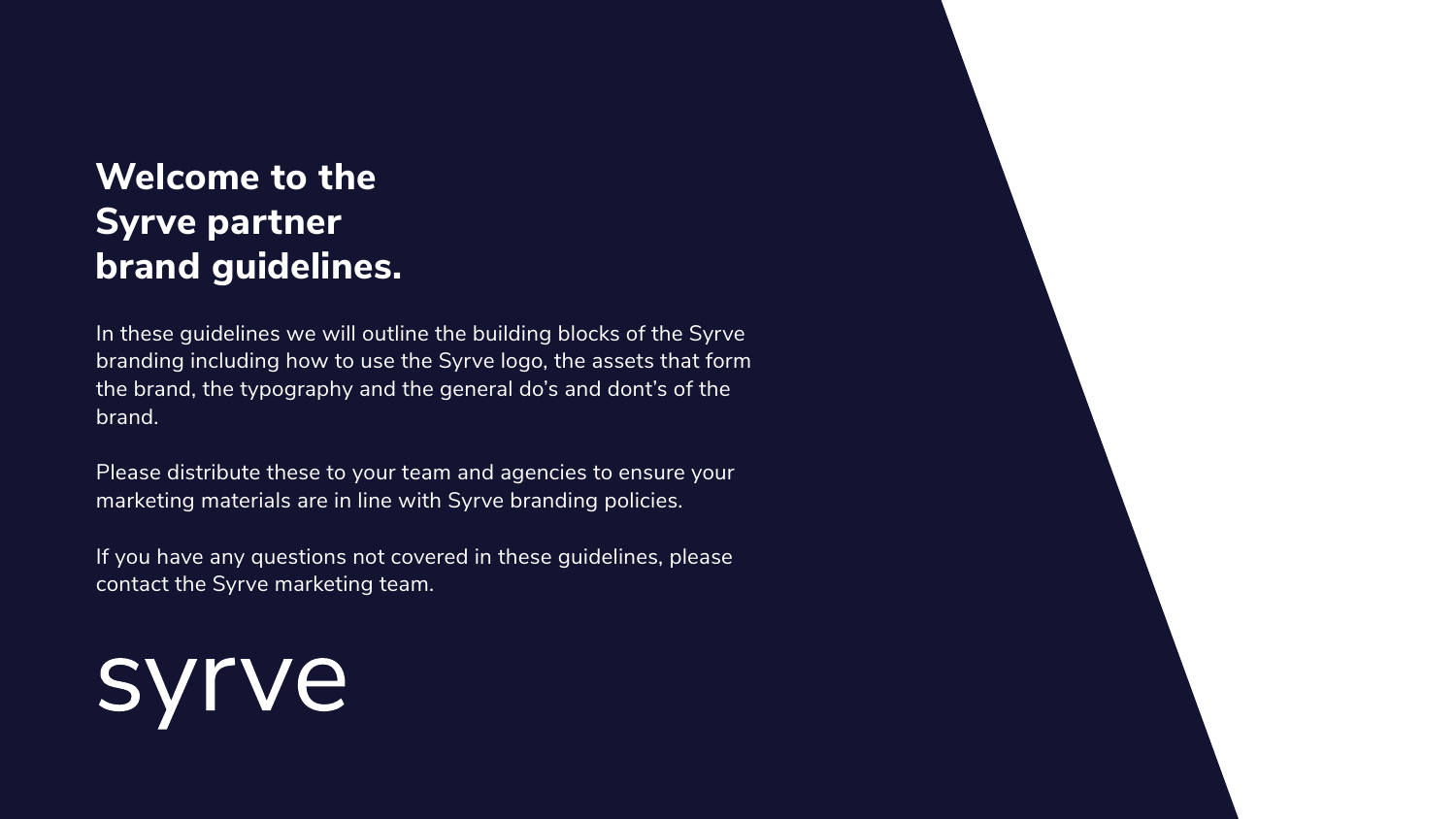# **Contents**

| • Purpose & Responsibilities | pg4  |
|------------------------------|------|
| • Branding                   | pg6  |
| • Logos & Designs            | pg9  |
| • Marketing Materials        | pg14 |
| • Digital Marketing          | 91pg |



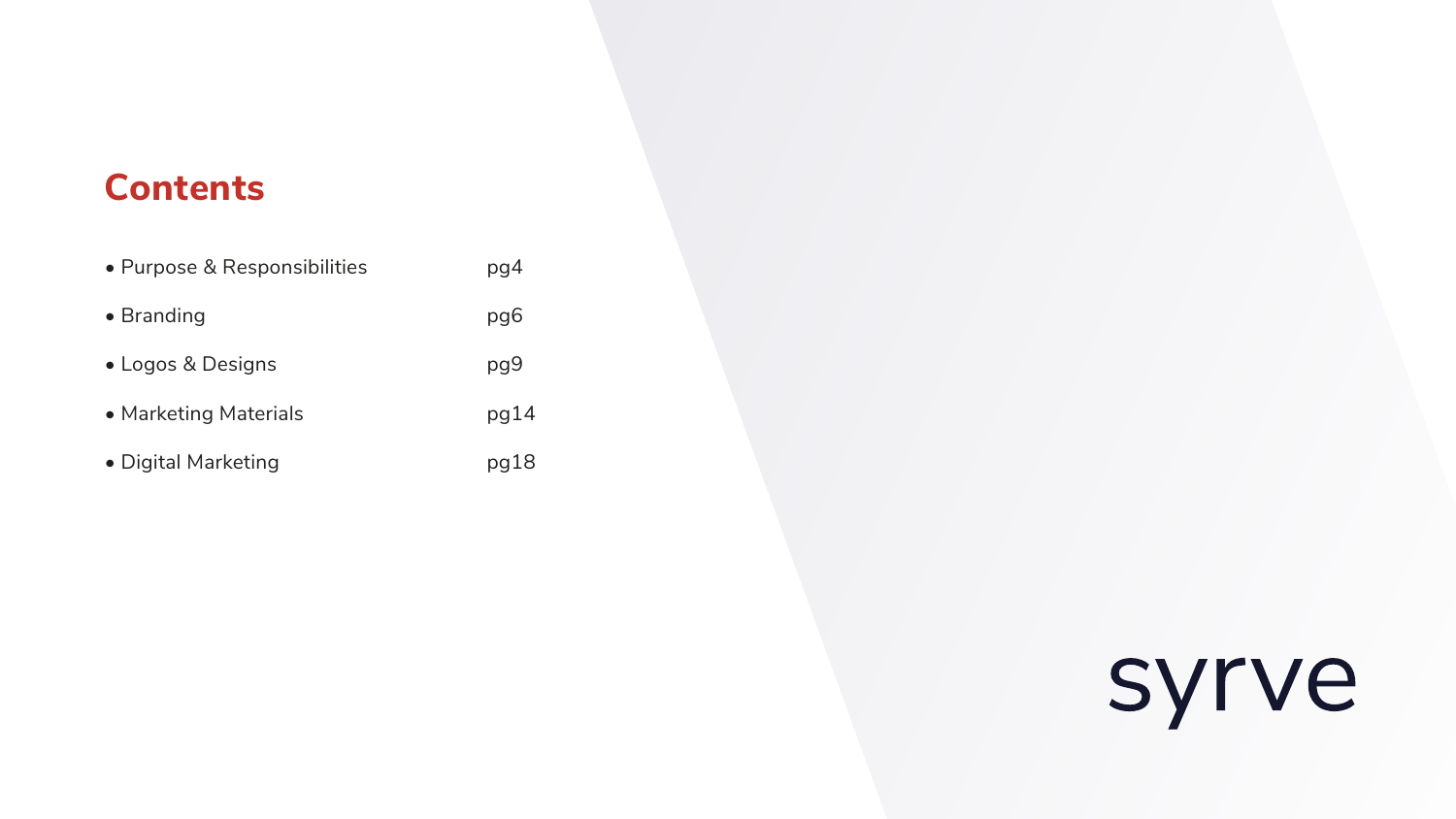# <span id="page-3-0"></span>**Purpose & Responsibilties**



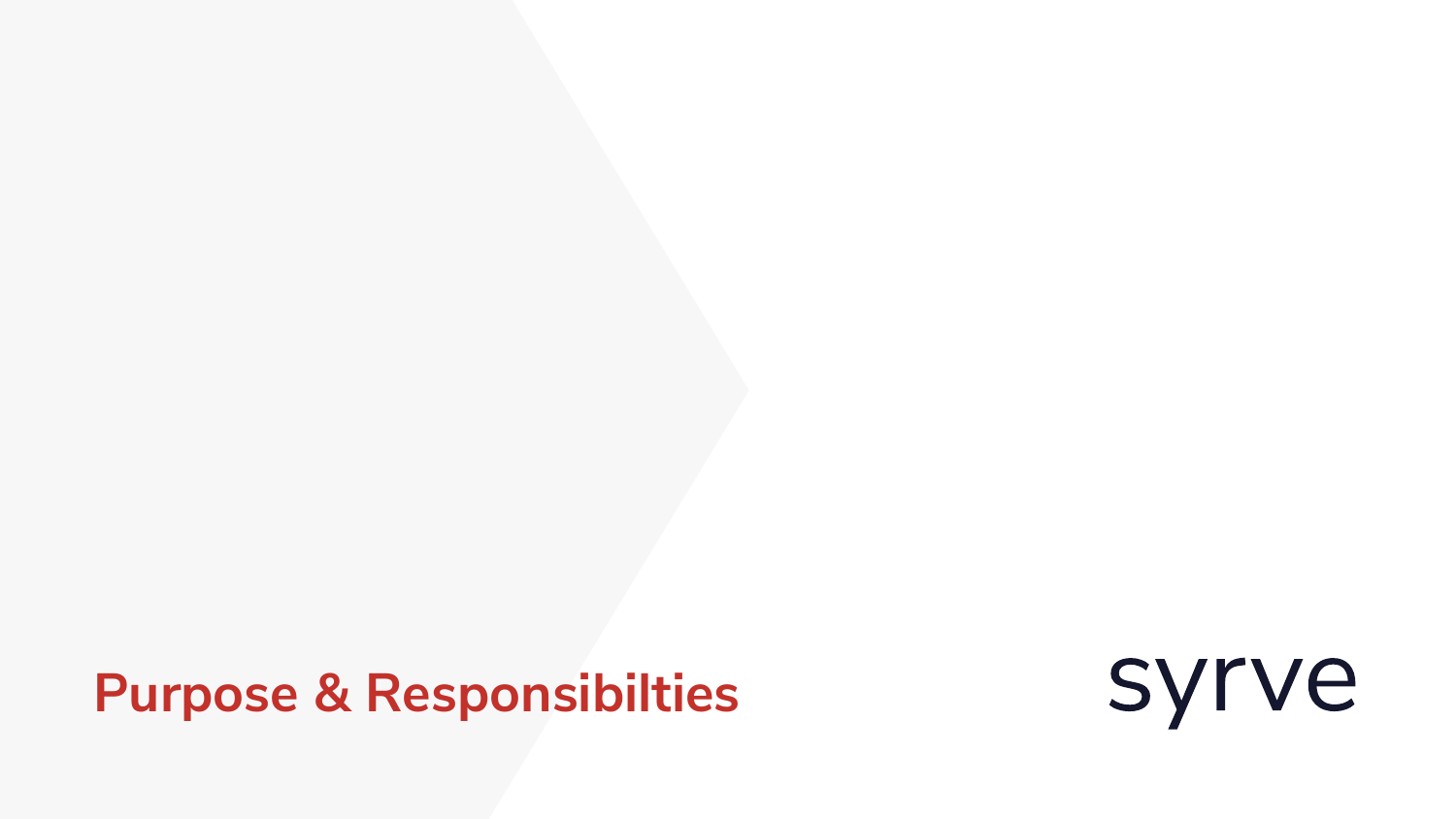#### **Purpose of the guidelines**

The purpose of the guidelines is to provide rules around ensuring:

- Partners reference Syrve brands correctly
- Partners brands are distinct from Syrve brands
- Partners can create effective brands and materials

All Syrve brands and branding material (including logos, designs, websites, trademarks, marketing collateral etc.) are important assets of Syrve.

#### **Syrve protects these assets for the benefit of the brand and partner community.**

#### **Partners are responsible for:**

- Respecting and complying with Syrve brand guidelines
- Removing or changing any brand material if it is deemed to violate the guidelines
- Costs of rebranding material to comply with guidelines

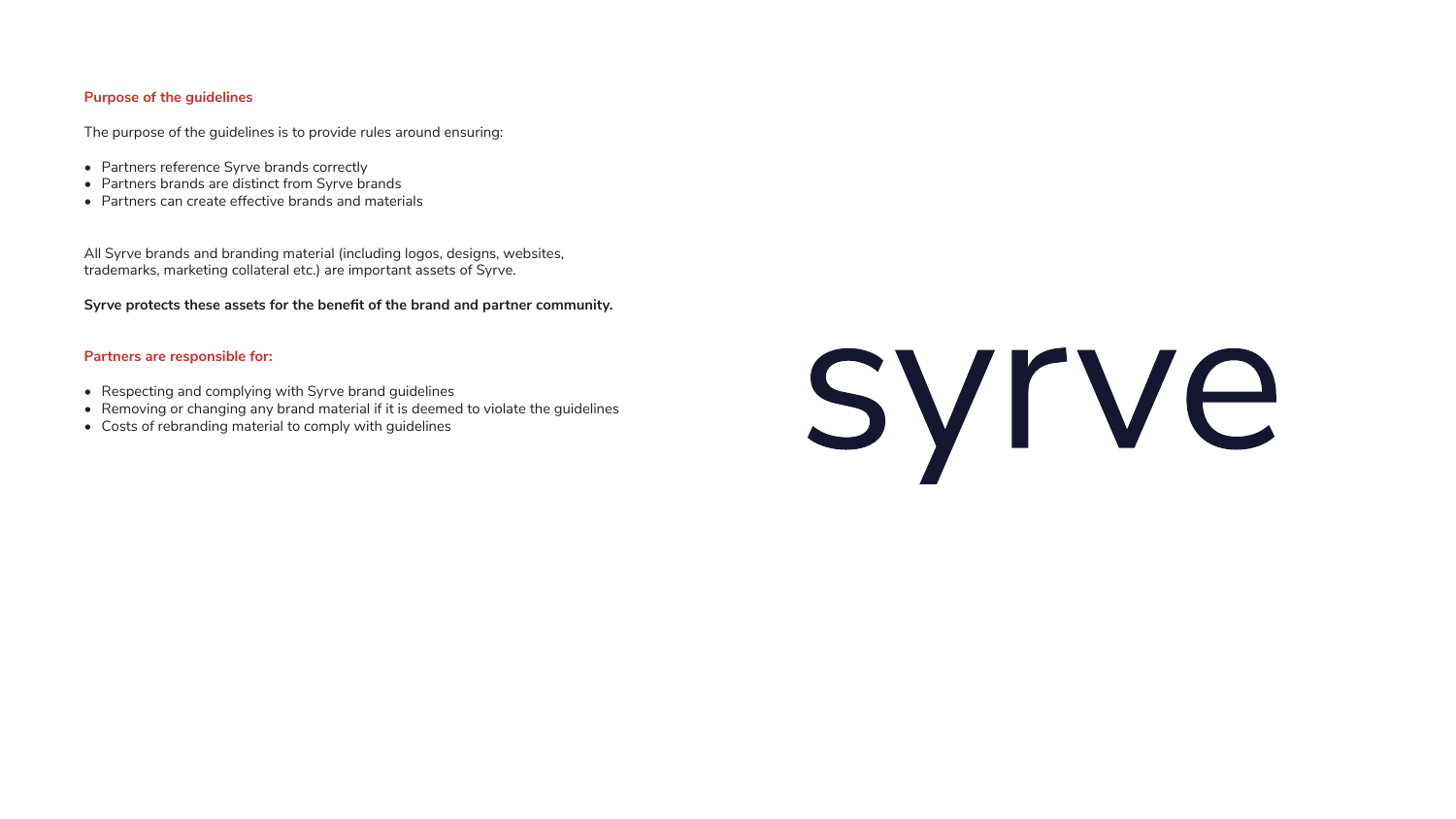**Ensuring that your brands are distinct from Syrve brands**



# **Branding**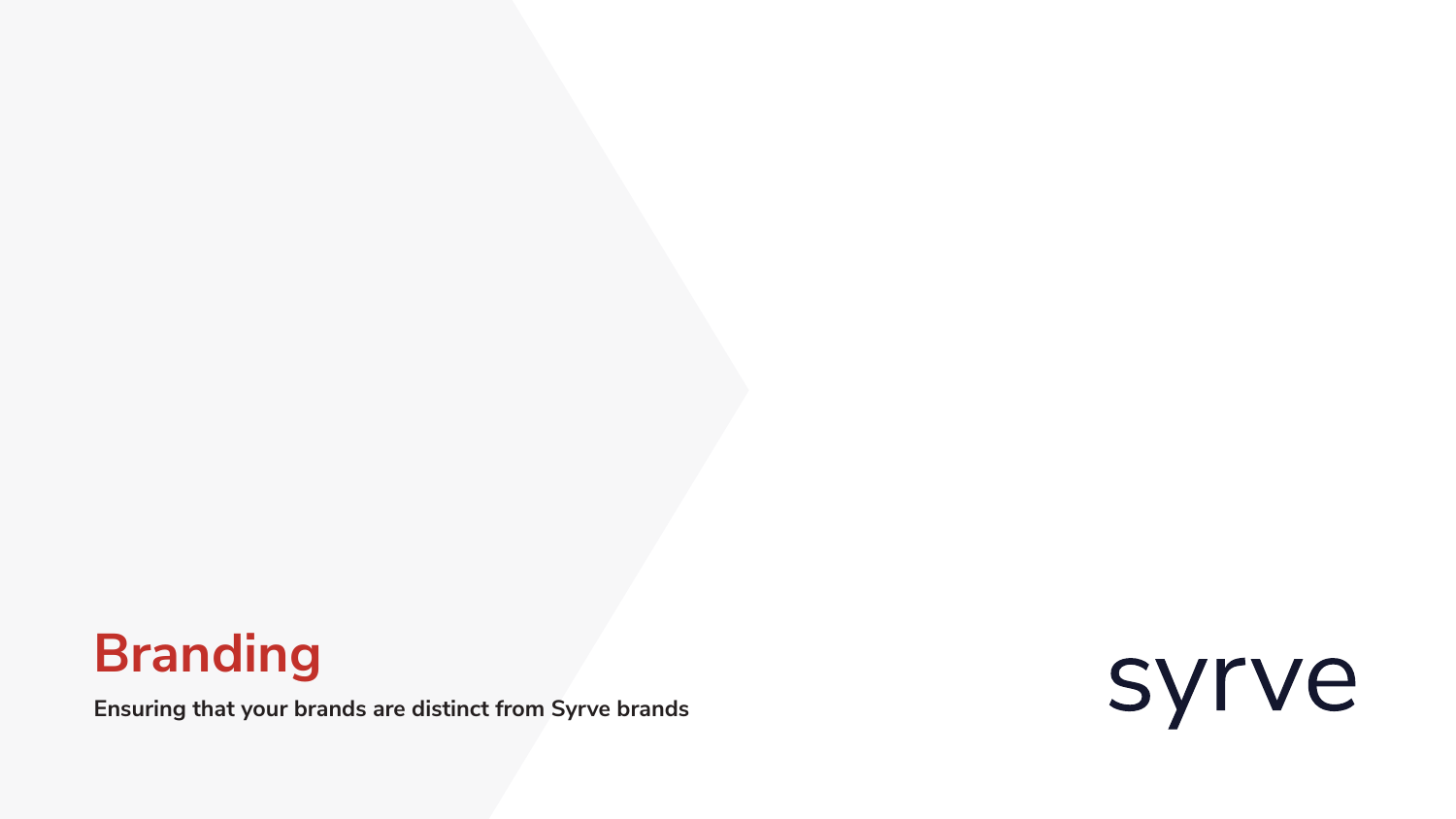**Corporate legal entity**

**Entity in prose**

#### **Ensuring partners brands are distinct from Syrve brands**

The correct ways of referencing 'Syrve' in context when referring to:

- Syrve as a corporate legal entity
- Syrve as an entity in prose

## **'Syrve is a comprehensive POS solution...'**

### **'We have partnered with Syrve for the past 2 years.'**

### **'Syrve'**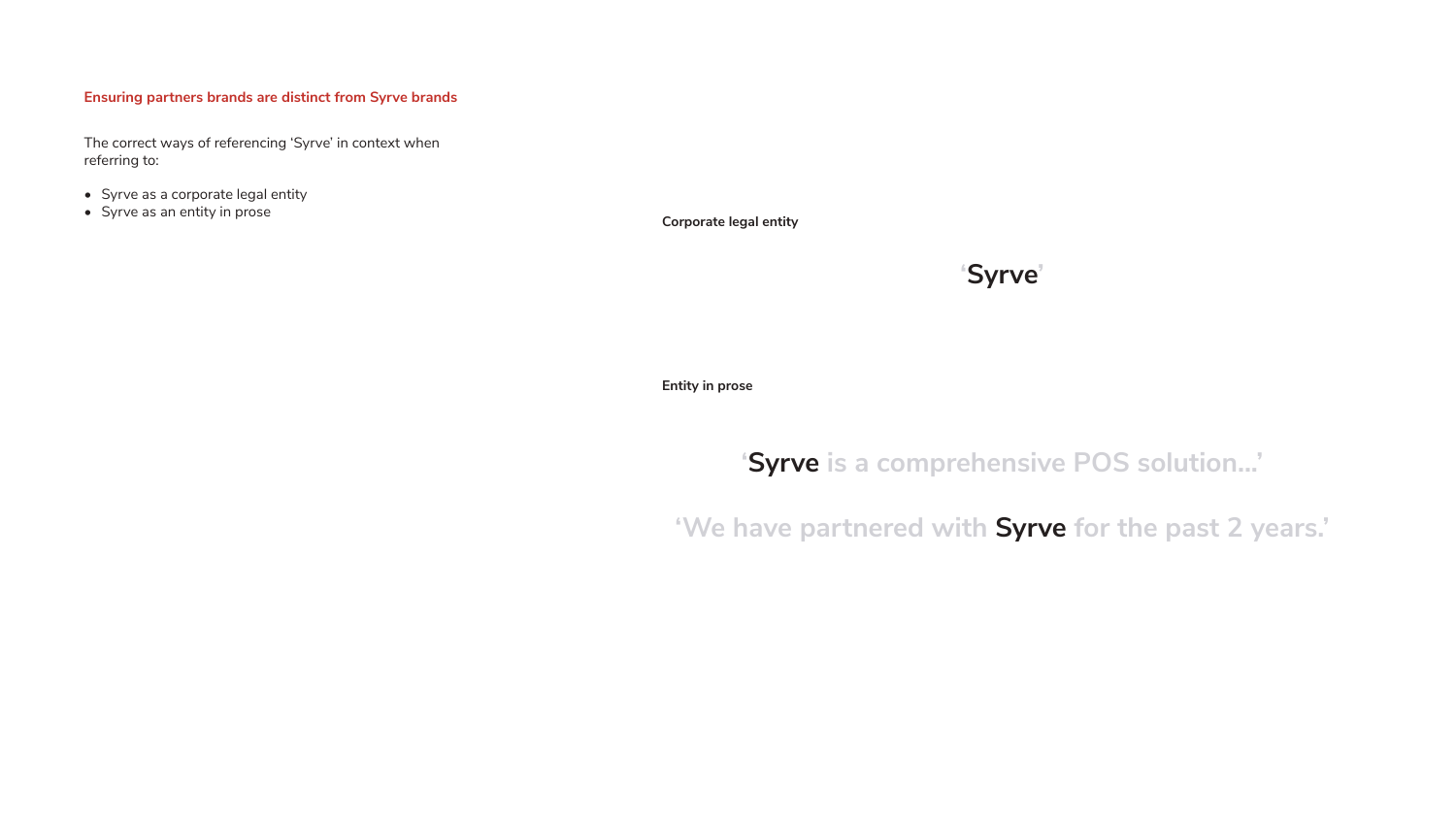#### **Syrve branding 'do's'**

- Partner brand names, domains, and social media assets must be distinct from those that belong to Syrve to eliminate brand confusion.
	- » [Name] for Syrve
	- » [Name] Loyalty built on Syrve platform
- Promote the value of Syrve content and solutions to your customers and prospects through all appropriate means, within the bounds of the guidelines in this document and your contract
- Inform your Syrve Manager of your plans to market collaboratively with Syrve, this includes mentions of Syrve in your company's public relations (PR)
- Ensure you have reviewed this guide prior to creating collaborative marketing materials
- Request approval for all collaborative marketing materials, social media and search criteria or advertising
- Ensure you obtain the proper marks (logos) from Syrve if you want to use Syrve branding on a web site or any other materials
- Use approved language and trademarks



#### **Syrve branding 'don't's'**

- Use Syrve's branding or name without prior approval
- Use any Syrve brands or names in your company names, product names, taglines, social media handles, advertising key words or any other branding or source-identifying materials:
	- » [Name]Syrve
	- » [Name]SYRVE
	- » [Name]SyrveCloud
- Use Syrve logos or design elements, alongside, or the same size as, your brand to indicate your offering is for Syrve: e.g. [Name] for Syrve, [Name] (for Syrve logo).
- Change the representation of the Syrve name, modify, imitate, or abbreviate any Syrve brands or names anywhere. This includes misspellings, foreign equivalents, stylisations, logo's etc:
	- » syrve
	- » SYRVE
	- » Serve
	- » Servir
	- » SyrveCloud
- In any manner that expresses or might imply Syrve's affiliation, sponsorship, endorsement, or approval other than as contemplated by the contract
- As part of your own business, solutions, products/services, trade dress, design, or slogan, or incorporate Syrve names and any logos from Syrve into logos you design for your own business, solutions, products, or services
- Issue a press release mentioning Syrve without express written permission from the company

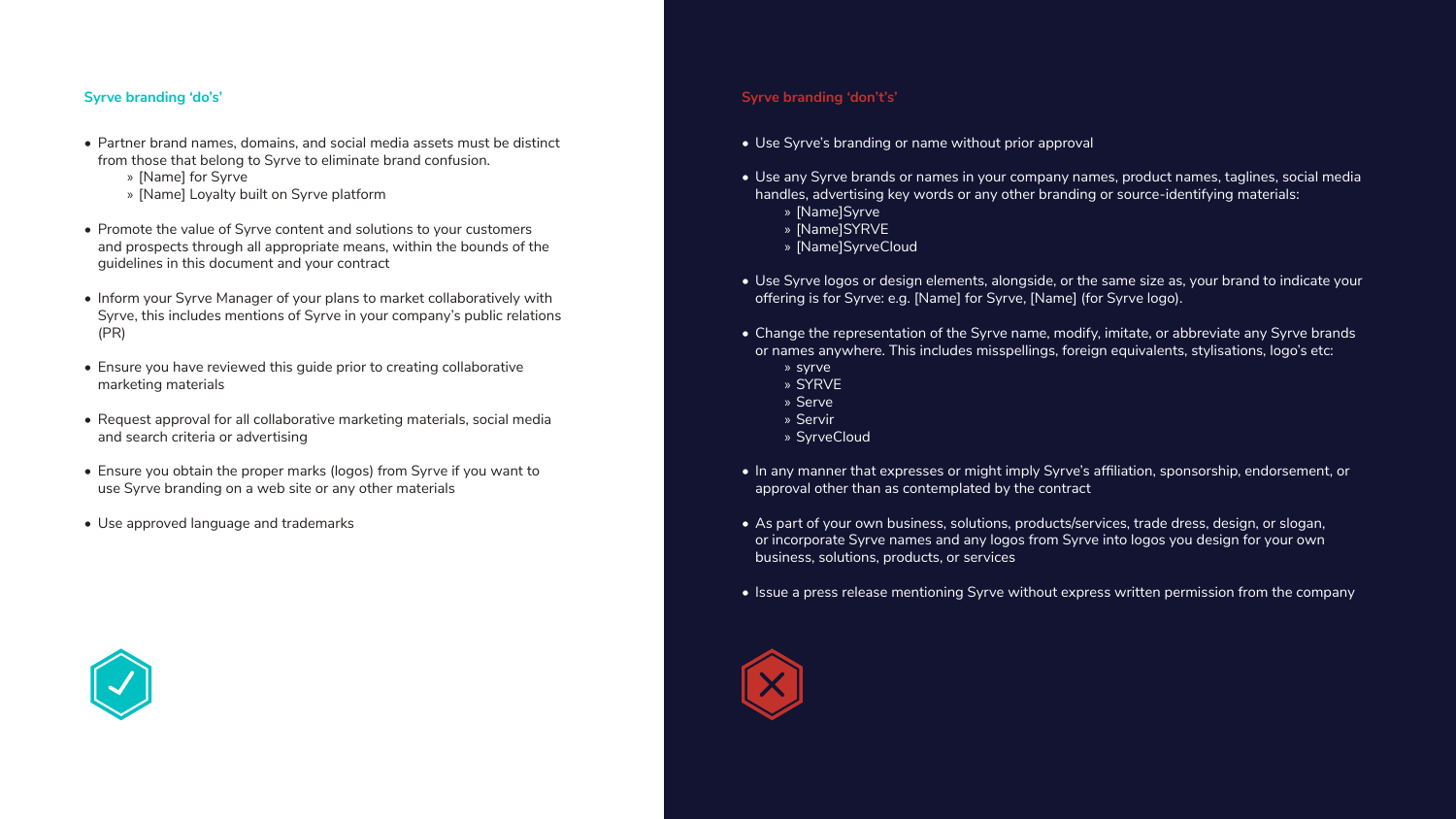**Using the Syrve brand logos correctly in your marketing communications**



# **Logos & Designs**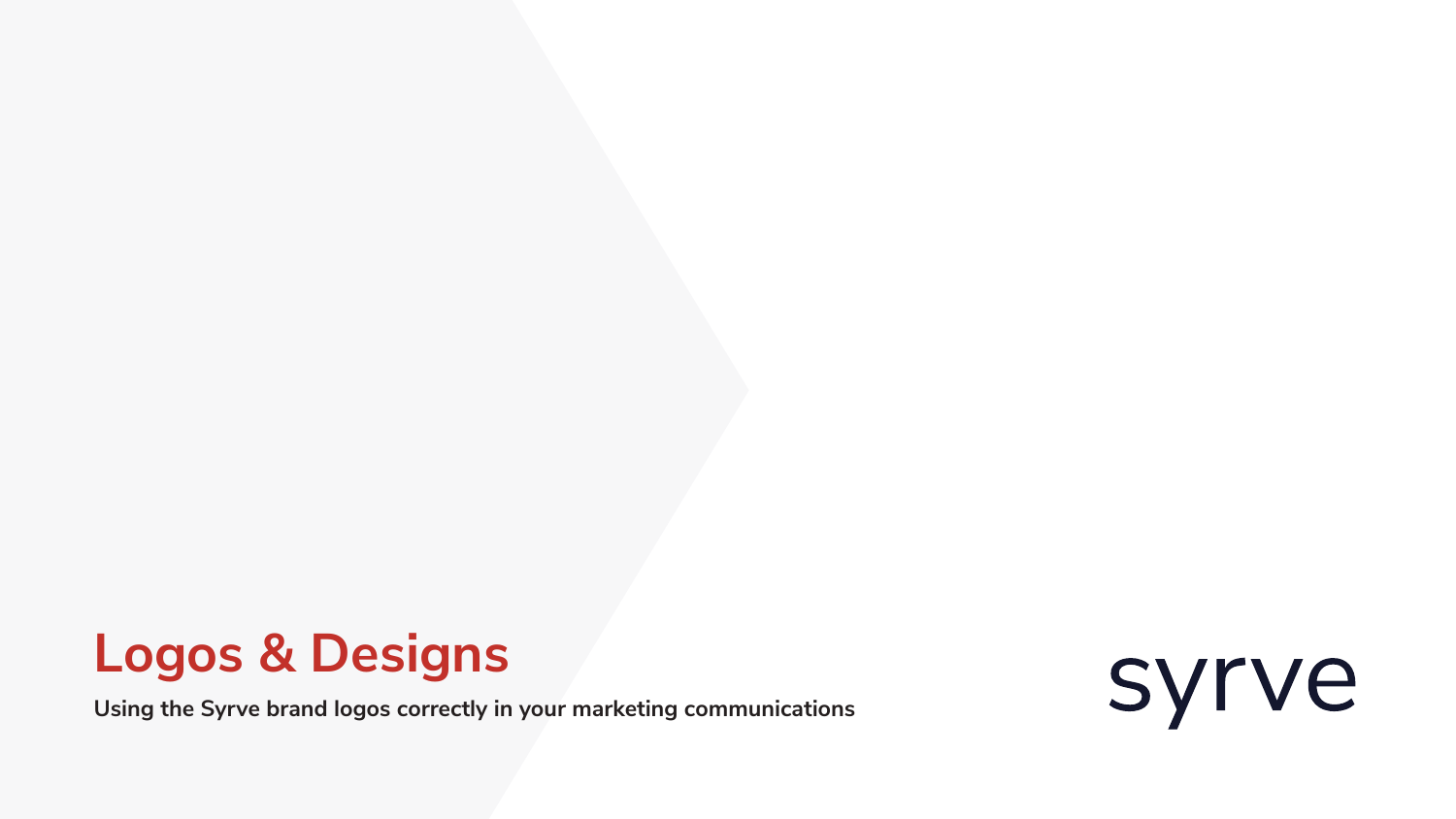#### **Primary Logo**

To ensure the legibility of the logo, it must be surrounded with a minimum amount of clearspace. This isolates the logo from competing elements such as photography, text or background patterns that may reduce the logo's visual impact.

The clearspace dimension is defined as the width of the 'S' in the logo.

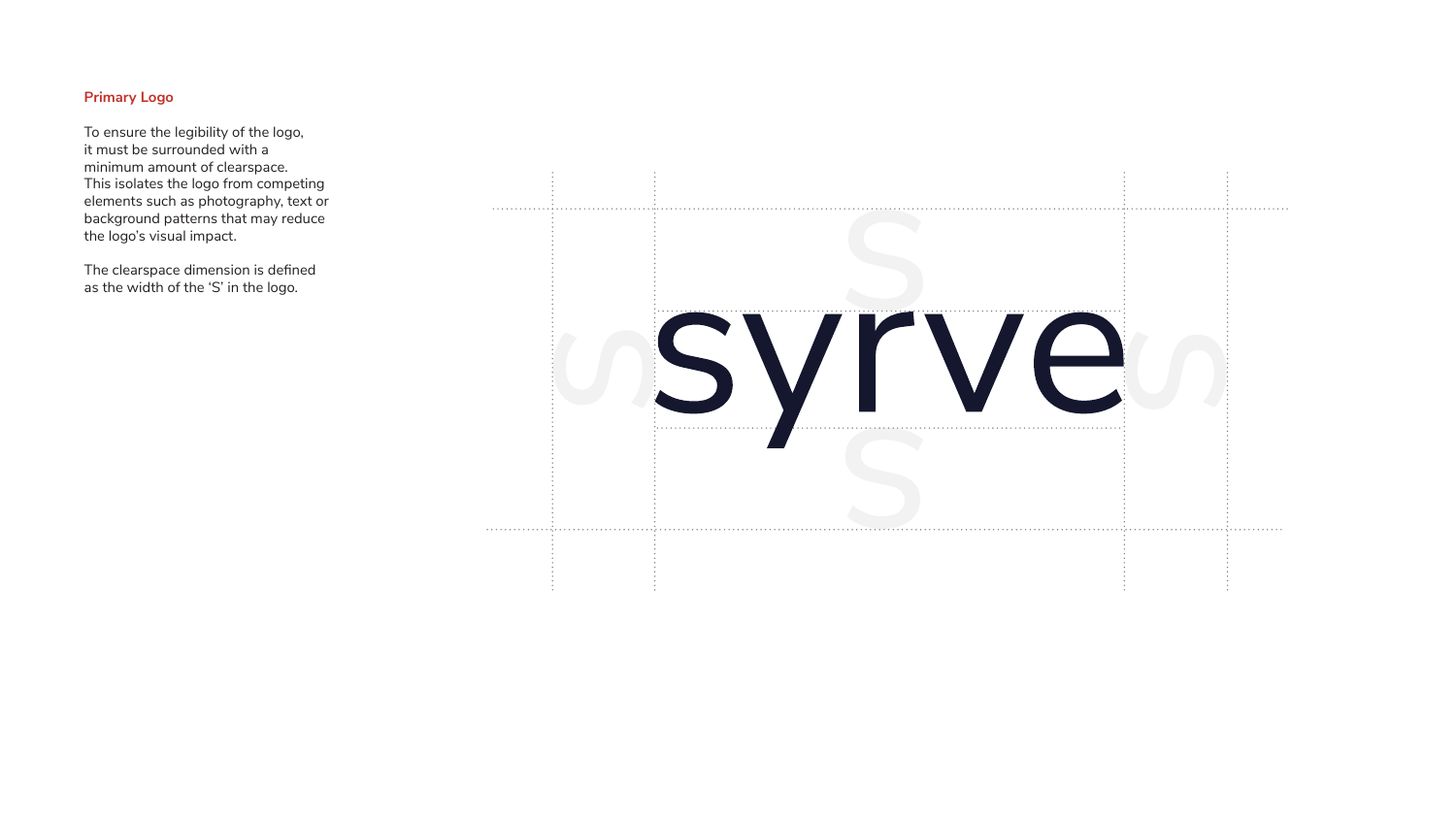don't change the opacity



don't add effects like shadows





don't change the colour don't stretch





don't add a white box if on dark background don't use on a coloured background







don't rotate don't outline don't obscure

#### **Incorrect uses**

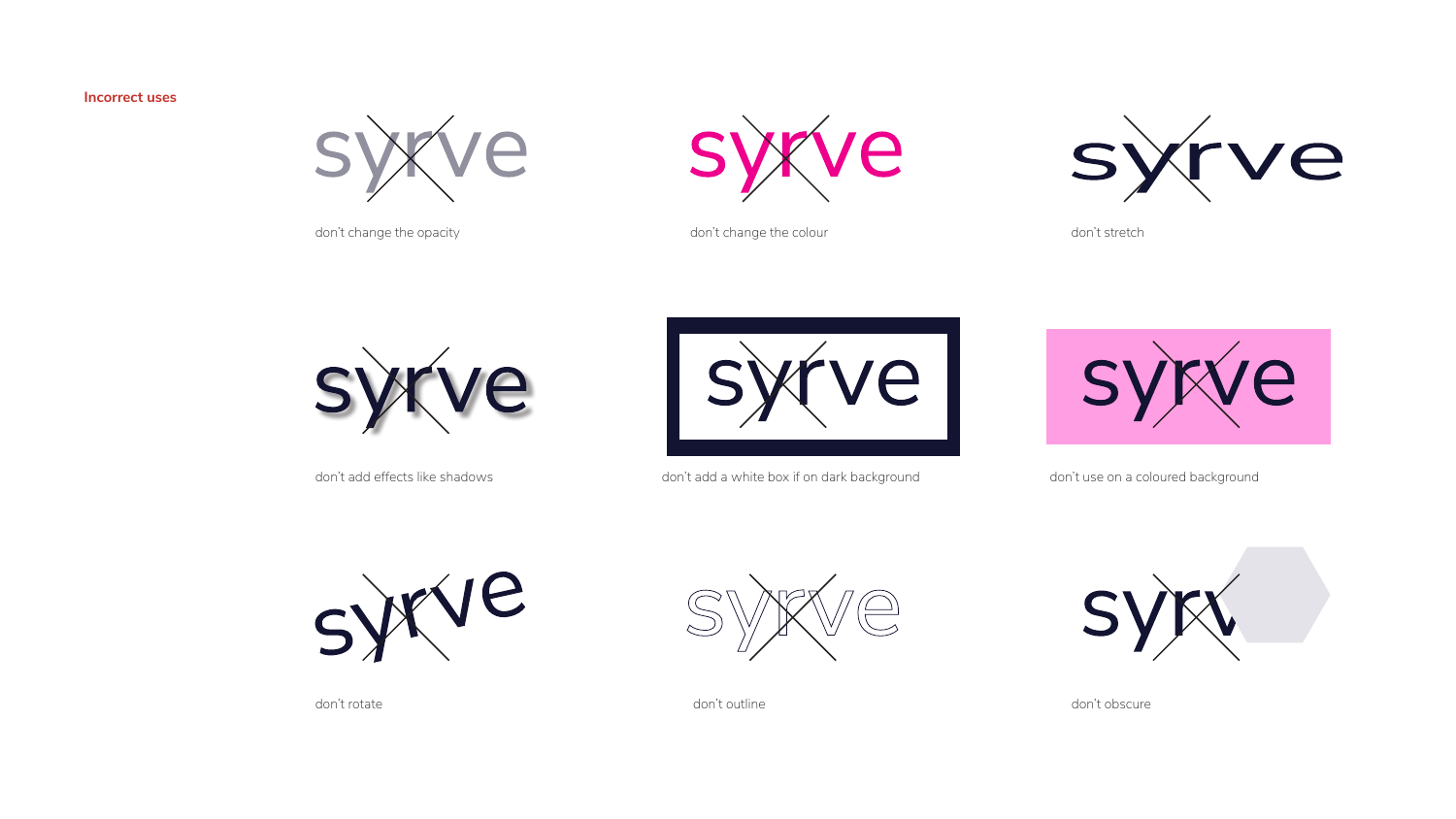#### **Use with photography**

To ensure the legibility of the logo, any photography used as a backing for the Syrve logo needs to have sufficient clear space to position the logo without distorting it. E.g. placing the logo on to a busy section of a photo.

The primary Syrve logo should be used with light backgrounds, the white logo should be used with dark backgrounds.



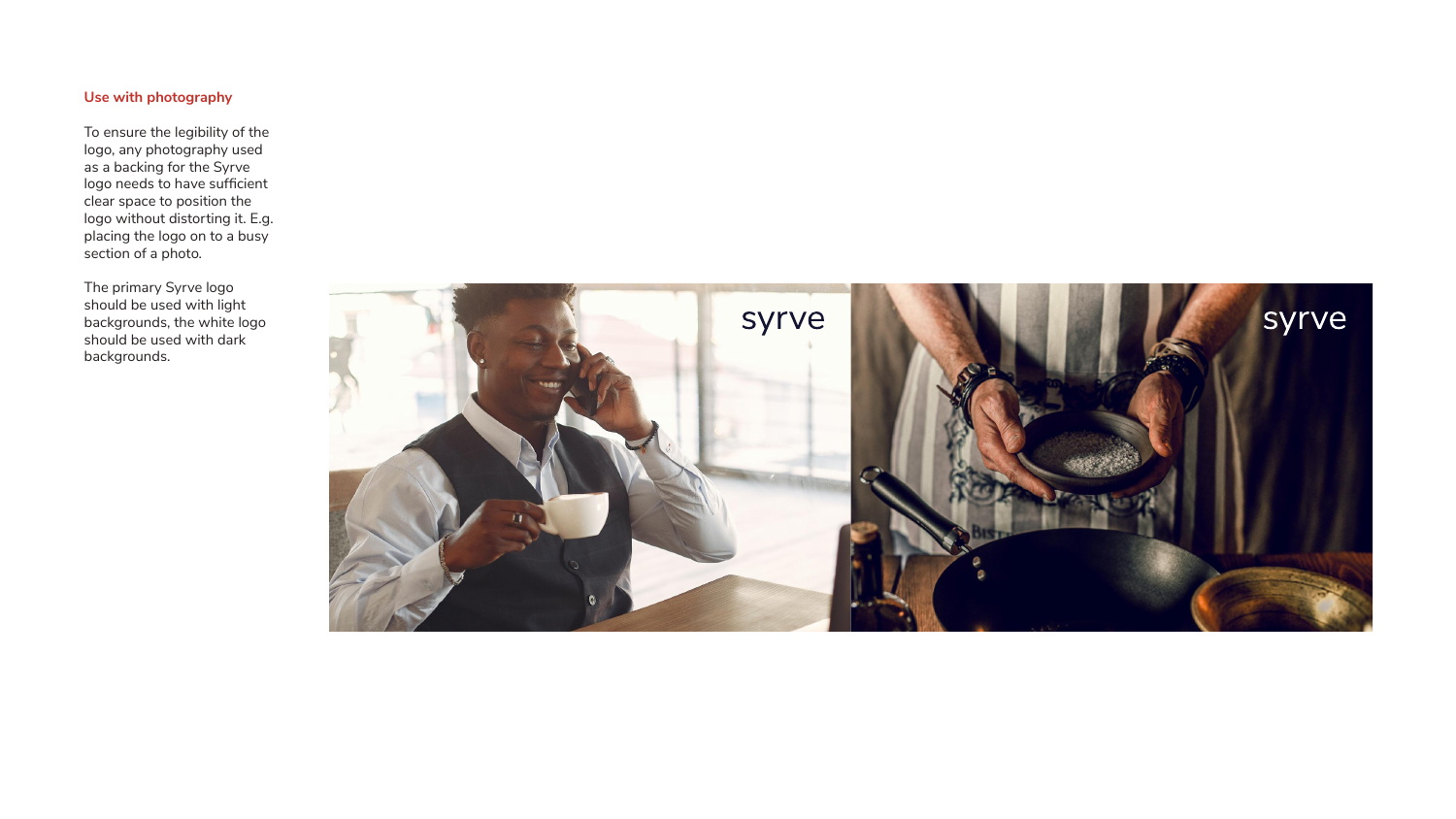#### **Brand assets 'do's'**



• Use partner-approved badges that accurately identify your company and approved status with Syrve



#### **Brand assets 'don't's'**

- Use any of Syrve's current or discontinued logos without permission
- Use logos or designs that incorporate Syrve design elements
- Use Syrve brands or product names in any logos created by your company
- Insert your company name or product into an existing Syrve logo
- Create your own Syrve logos or designs
- Create logos or marks confusingly similar to Syrve's
- Feature Syrve logo larger and/or more prominent than your trade name, service name, or trademark on any materials produced or distributed by your company



Affiliate

Tech Partner





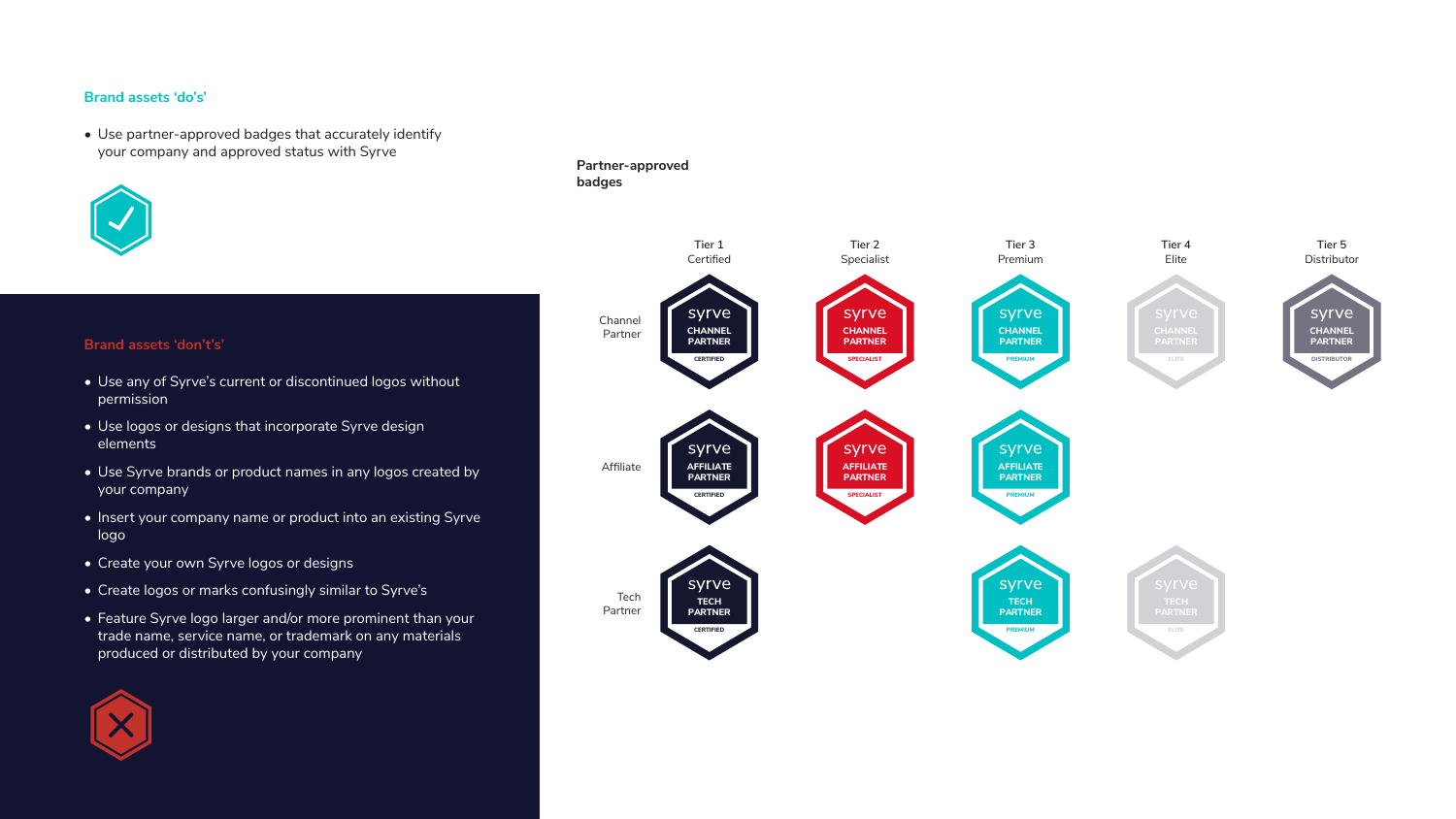**Referencing awards, claims and Syrve brands correctly in your materials**



# **Marketing Materials**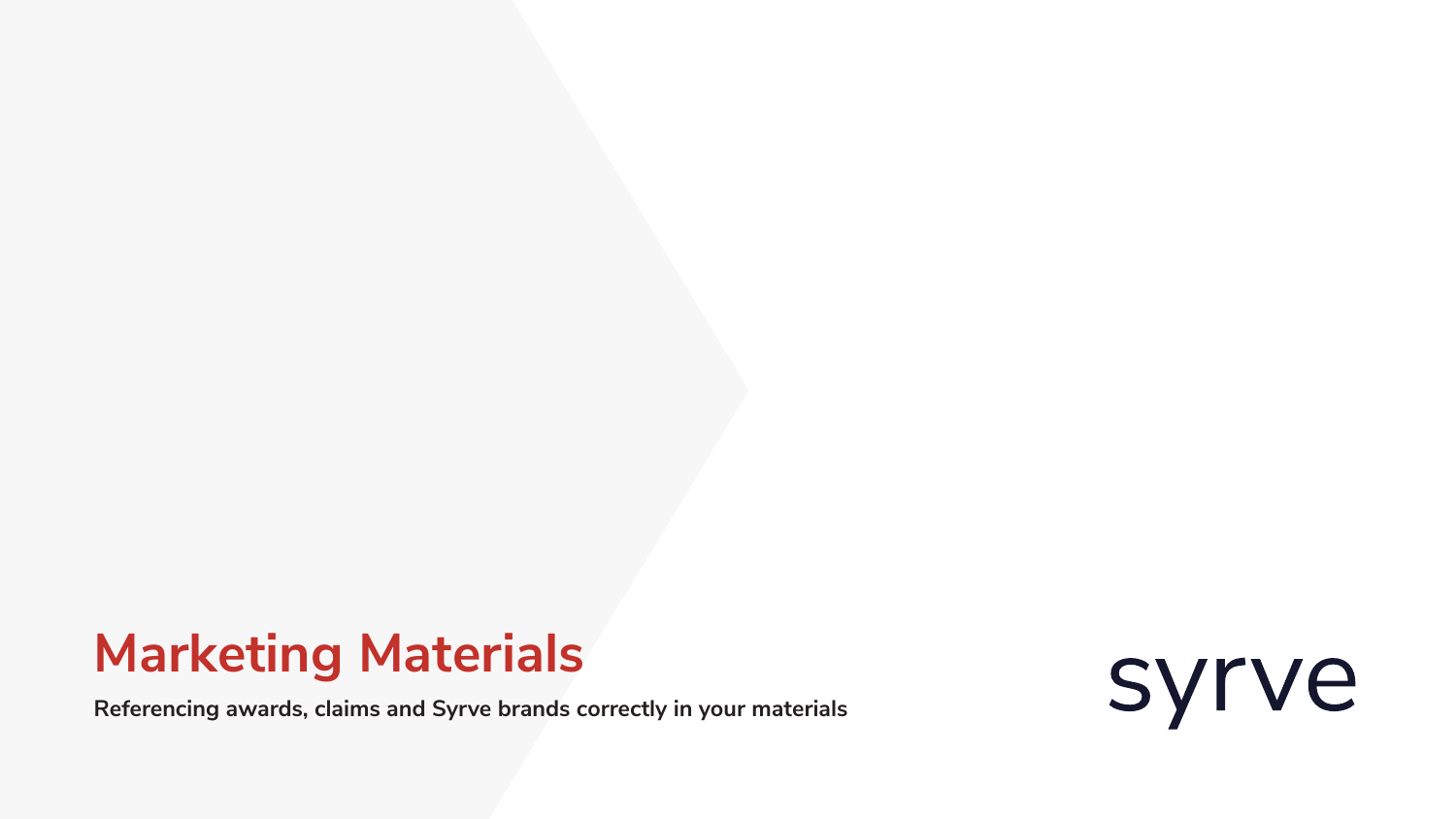#### **Claims & rankings 'do's'**

- Ensure all claims are true, specific, timely and verifiable » Syrve is the market leader in hospitality software [Source, Date]
- Claim awards in the past two years only
- List an award without citing a source » #1 solution in the industry [Source, Date]
- Use legitimate award graphics and logos provided by Syrve



#### **Claims & rankings 'don't's'**

- Make vague, unsubstantiated, or untimely claims:
	- » Syrve: the best hospitality solution.
	- » 'Syrve is awesome'
- Make claims that refer to or quote statements made by Syrve or Syrve executives
- Claim awards from more than two years ago
- Create or use graphics that may falsely give an impression of winning an award



**Legitmate Syrve award 'do's'**

**Legitmate Syrve award 'dont's'**

## **'Syrve is the market leader in hospitality software' [Source, Date]**

### **'#1 solution in the industry' [Source, Date]**



**'Syrve is the best hospitality solution'**

**'Syrve is awesome'**

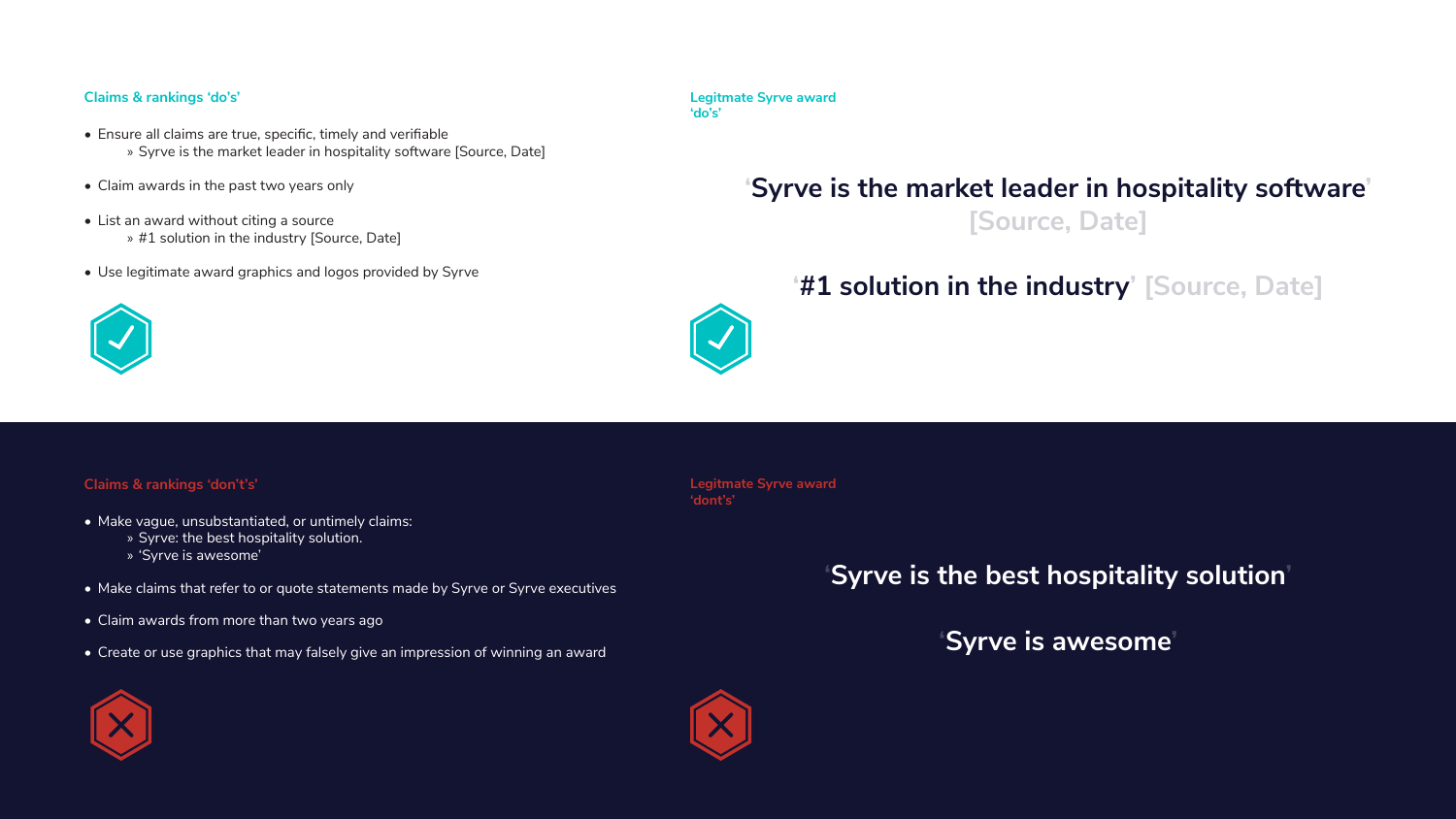#### **Customer references 'do's'**

• Get permission from customers before using their logos, names, or quotes

#### **Customer references 'don't's'**

- List customer logo, names or quotes without written permission
- Use pictures of Syrve executives without permission
- List Syrve as a customer without written permission from Syrve





**Customer usage example**



**Jane Doe** Founder, ABCD Cafe

"Genis sequi re iumendis rem. Equi commodiores dolut eatenim oditissit, que porae et atur? Qui conectem ius et accae. Nam ea natestibus alibusam ab inciur, ipsamus cideri occus explit ra ant, to blabo. Et as ea doloren totatius quuntiur asperferi vent, corerio."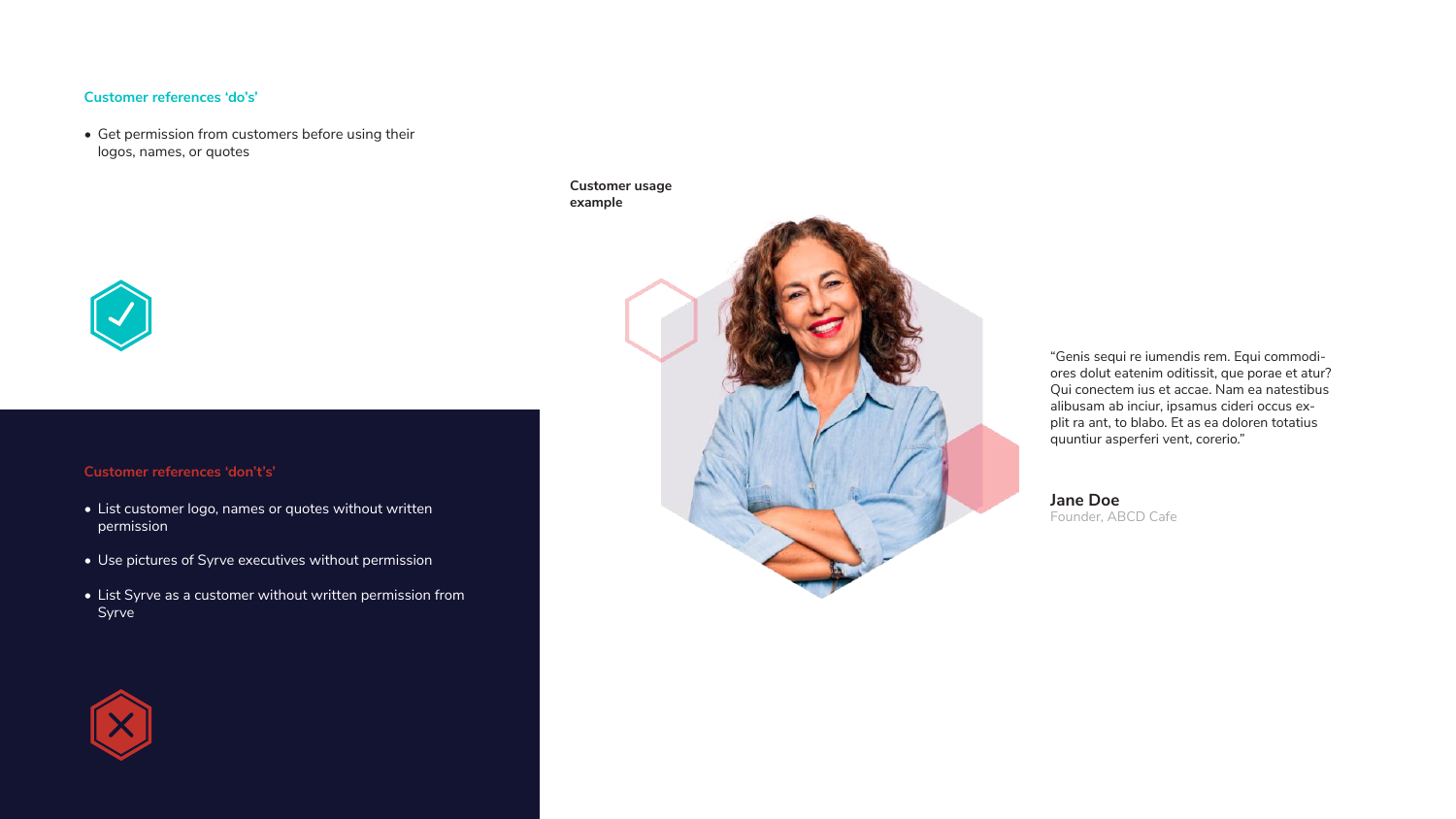#### **Syrve brands in text 'do's'**

- Correctly present Syrve name e.g. Syrve
- Correctly present Syrve product names in sentence case and a gap between words:
	- » Syrve Office
	- » Syrve App
	- » Syrve POS



#### **Syrve brands in text 'don't's'**

- Incorrectly present Syrve name e.g. syrve, SYRVE (Always ensure Syrve is in sentence case)
- Incorrectly present Syrve product names:
	- » Syrve office
	- » Syrve-Office
	- » Syrveoffice
	- » Syrve\_office
- Create your own or modify Syrve product names



**Syrve brand in text**

**Syrve product names in text**

### **'Syrve POS is intuitive and easy-to-use.'**

**'Help waiters to speed up service and manage the orders right at the guest's table with the Syrve App.'**

### **'Syrve is a comprehensive POS solution...'**

**'We have partnered with Syrve for the past 2 years.'**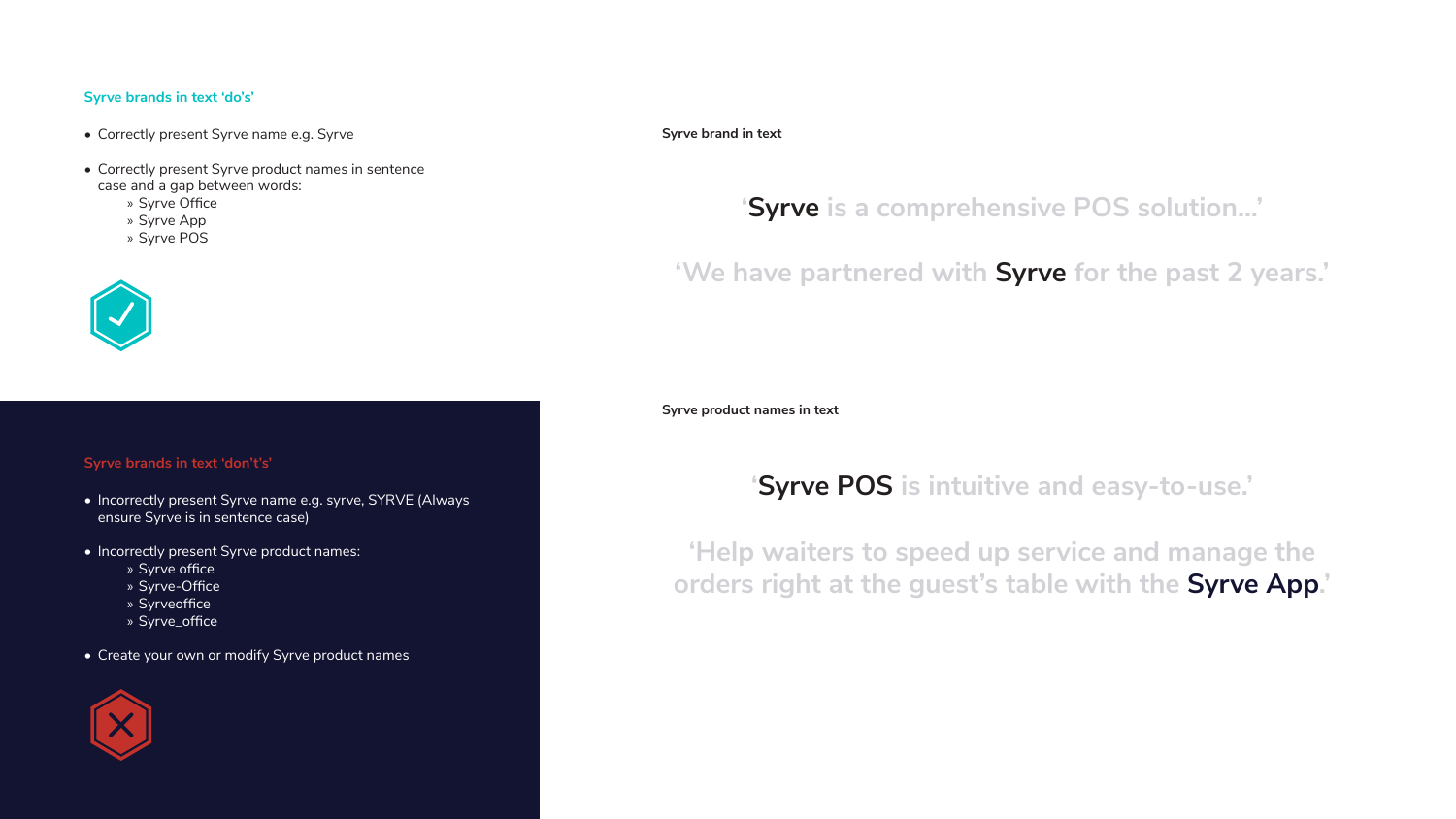**Communicating Syrve brands and assets correctly in your digital marketing materials**



# **Digital Marketing**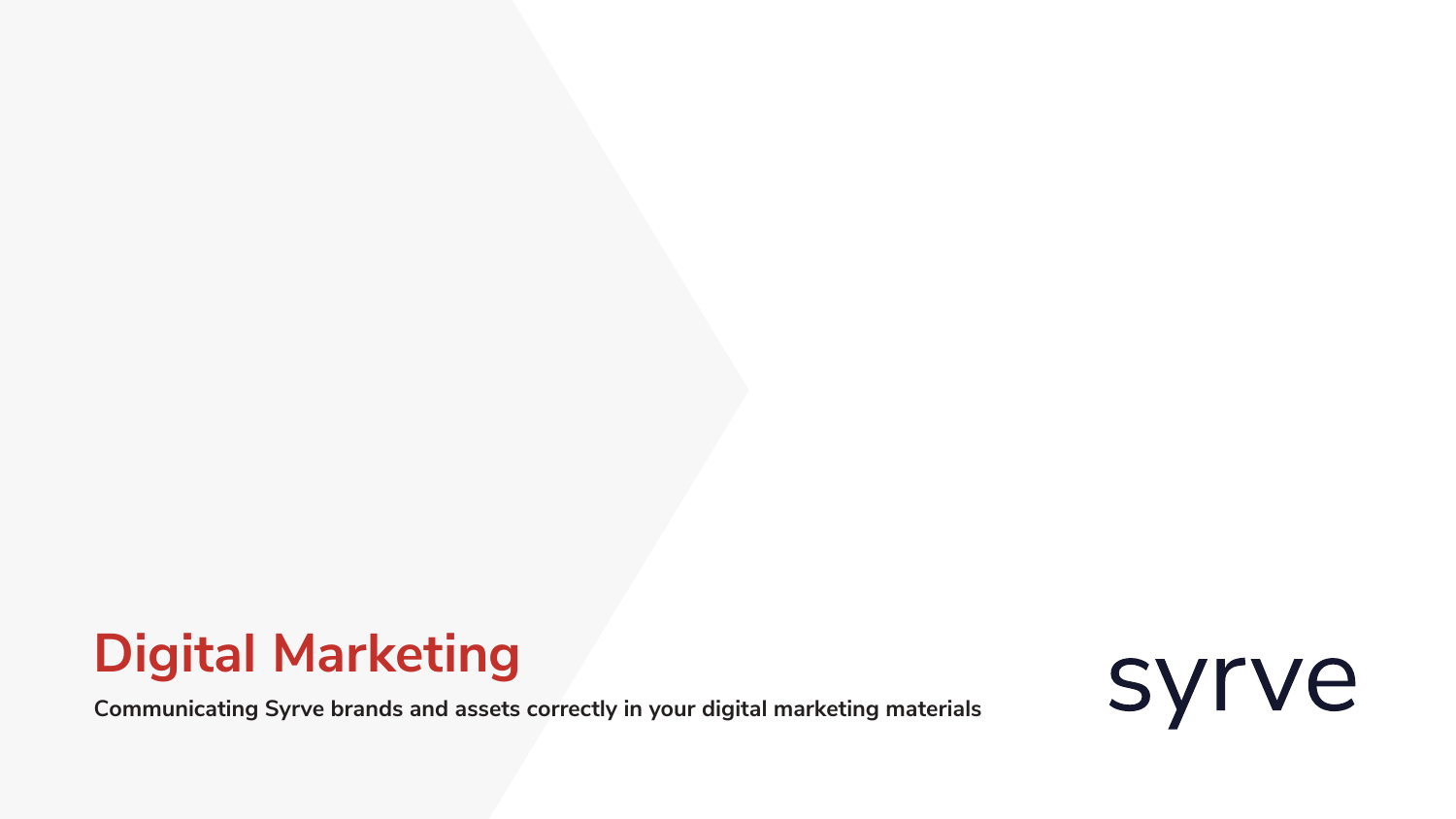#### **Digital marketing 'do's'**

- Create your own original videos and presentations for online and in person use – using your own brand as the originator
- Link to Syrve's videos and other creative assets
- Create social media handles, tags, or the like that properly identify your company and its brands only
- Create domain names that properly identify your company and its brands only



#### **Digital marketing 'don't's'**

- Embed or copy Syrve videos, images, or other creative content
- Use clips or images from Syrve videos in your own videos or marketing materials without written permission from Syrve marketing department
- Create social media handles, tags, or the like that include Syrve brands, abbreviations of those brands, or anything confusingly similar:
	- » [Name]\_Syrve
	- » #[Name]Syrve
	- » @[Name]\_Syrve
- Create domain names that include Syrve brands or abbreviations of those brands, or anything confusingly similar to Syrve brands:
	- » [Name]4Syrve.com
	- » Syrve.[Name].com
- Use advertising key words or ad copy that incorporate Syrve brand names without written permission from Syrve marketing department